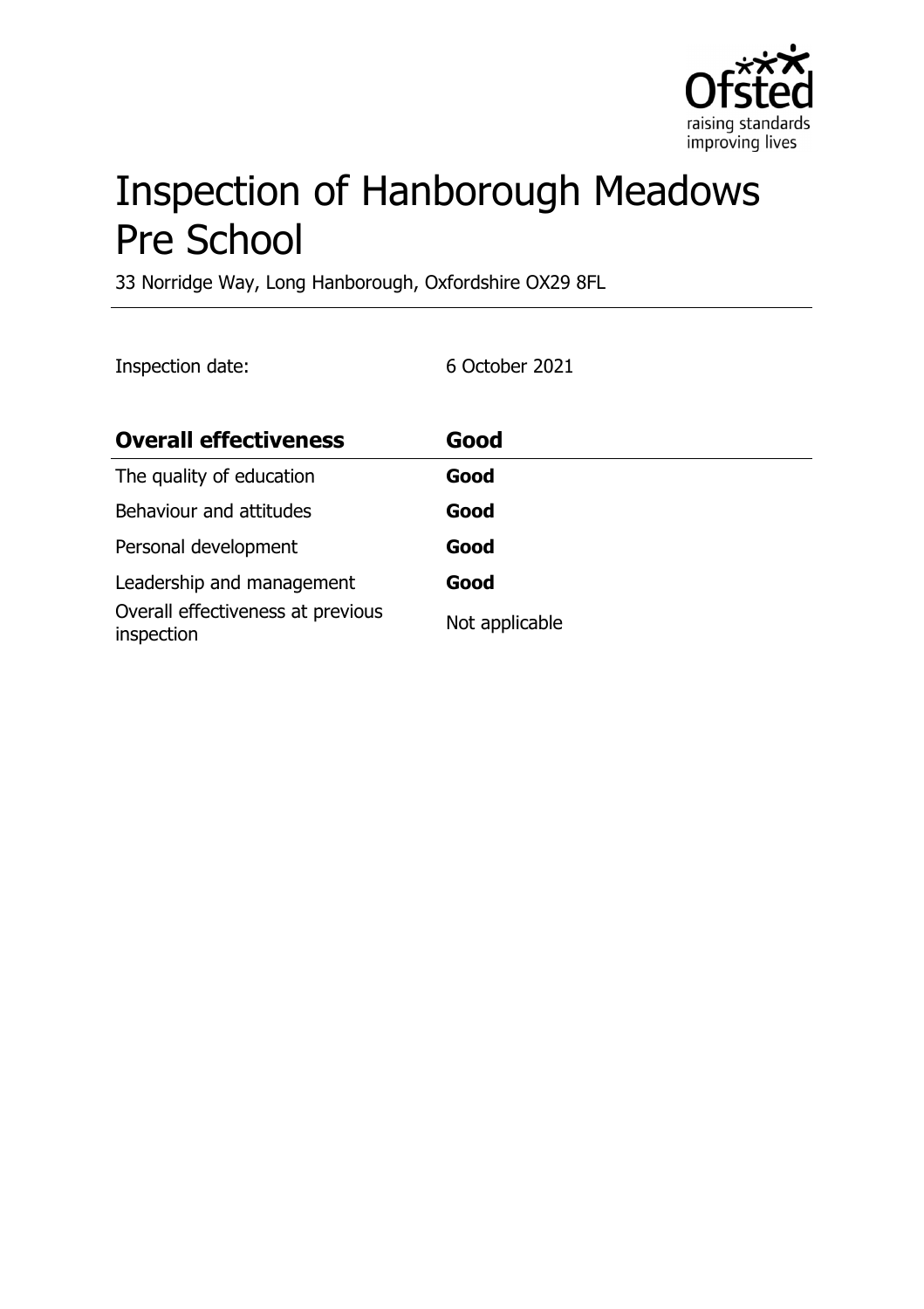

# **What is it like to attend this early years setting?**

### **The provision is good**

The pre-school is full of very happy children who clearly thoroughly enjoy being there. Children show a very positive attitude towards their play and learning. They are keen and inquisitive, finding the environment and resources fascinating and stimulating. Children are well mannered, polite and welcoming to visitors.

Children benefit from being cared for by staff who understand that for children to learn well, they must first feel safe and secure. Children new to the pre-school spent plenty of time with their key staff, and quickly build bonds with them. Children receive plenty of smiles and cuddles. They settle quickly and begin to confidently and happily explore and learn.

Staff have carefully assessed the impact the COVID-19 (coronavirus) pandemic had on children's experiences and well-being. Staff have adjusted the curriculum accordingly. For example, there is an even stronger emphasis on children's personal and social development and their communication skills. Throughout the day, children receive very good-quality teaching to help them make good progress with these skills. They hear language which is interesting and relevant, and have plenty of opportunities to share their thoughts and ideas.

## **What does the early years setting do well and what does it need to do better?**

- $\blacksquare$  The manager ensures staff understand the curriculum intent well. This means there is common purpose to the teaching. Staff work very effectively as a team. They focus especially well on helping children develop their social, communication and physical skills.
- Staff are especially skilled at supporting children's developing speaking and listening skills. Staff consistently model clear and relevant language. They leave gaps in conversations for children to practise their own speaking skills. Children delight in learning new language. For example, very young child listen carefully to new words, such as 'bowl'. They repeat the new word, and staff listen and clap. This encourages children to keep trying and learning.
- Overall, staff teach the curriculum very well. However, sometimes when children come together as a group, the teaching does not closely match the most immediate learning needs of the children taking part. At these times, some children become distracted.
- Staff make regular assessments of children's progress. However, staff do not always check back on what children have learned and remembered during, and immediately after, activities to build the fullest picture of each child's learning.
- Staff want children to feel part of their local community and understand their place in the wider world. Children have helped with local litter picks, visited local shops and met people of all different ages. They try foods from around the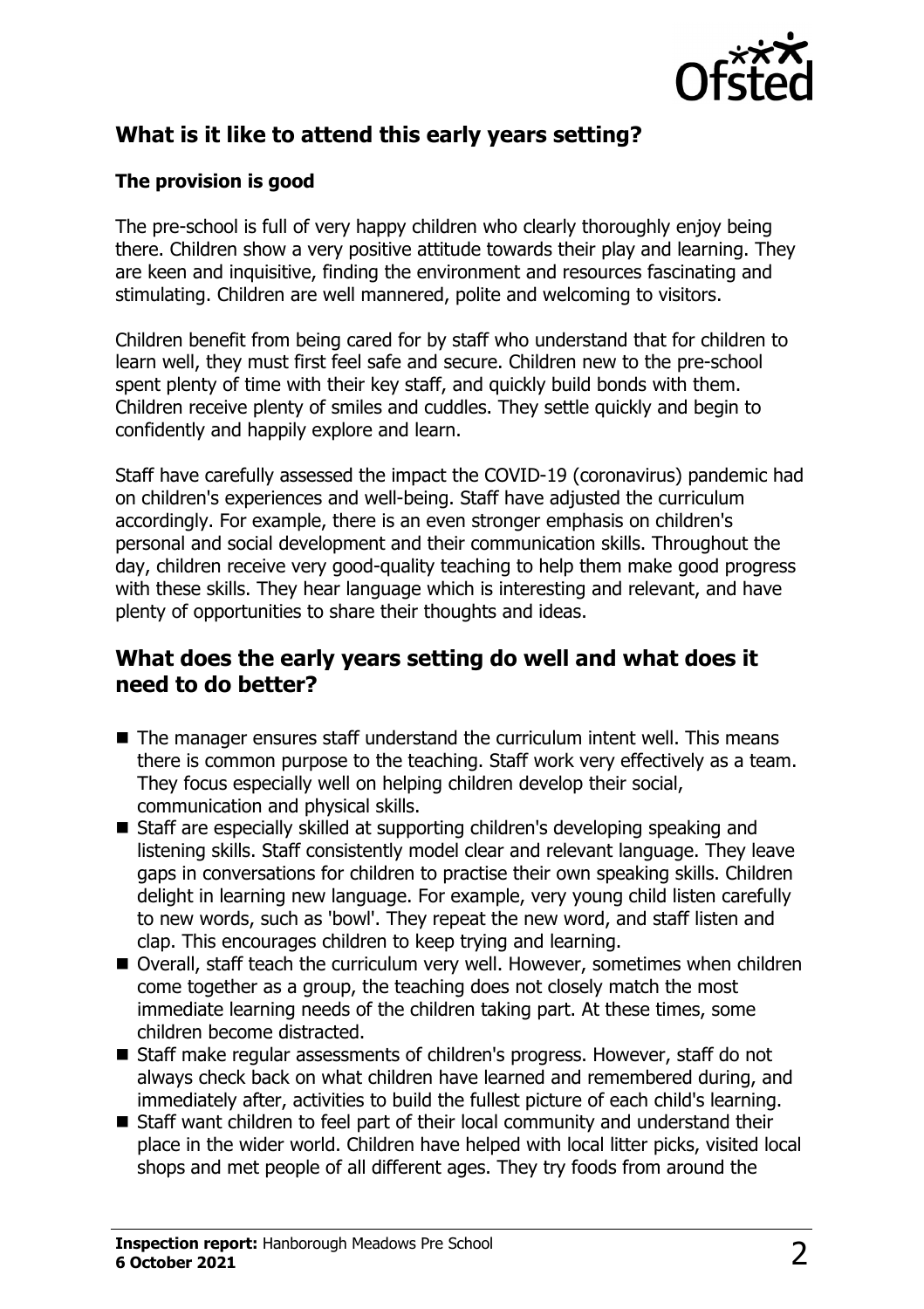

world and listen to stories about their own and other cultures. They are gaining a good understanding of who they are and their place in the world.

- Staff make very good use of resources and equipment to support children's development. They carefully plan what they will make available to children and how they will present resources, always with a focus on improving children's knowledge and skills. For example, staff provide a range of movable climbing and construction materials in the garden. This way they can offer lots of different opportunities for climbing, balancing and building.
- $\blacksquare$  Very young children who are new to the setting are given lots of attention to help them use available resources. Staff quickly notice when these children are interested in activities but don't quite know how to join in. They show them what to do kindly and effectively, and stay with them until they are playing happily and purposefully. This attention means these children are quickly getting the many benefits of being at this pre-school.
- $\blacksquare$  The manager acts with integrity. She uses additional funding effectively. She ensures all children have access to the full range of learning experiences on offer. For example, she organises forest school so that all children have opportunities to experience it.
- $\blacksquare$  The manager, ably supported by the provider, has created a very happy workplace. Staff report that it is the best place they have ever worked. They appreciate the regular and honest feedback they receive on their performance, especially new and less-experienced staff members. There is a real culture of wanting to be the best they can be, so they can do the best for the children.

# **Safeguarding**

The arrangements for safeguarding are effective.

The manager and provider take effective steps to ensure staff fully understand their safeguarding responsibilities. Staff have an accurate understanding of the signs of potential abuse or neglect. They know how to share these concerns, including how to escalate any concerns beyond senior staff at the pre-school. The provider follows robust and effective recruitment procedures to ensure those employed to work with children are suitable to do so. Staff supervise children closely to keep them safe. The premises are safe and secure.

# **What does the setting need to do to improve?**

#### **To further improve the quality of the early years provision, the provider should:**

- $\blacksquare$  focus teaching more precisely on what children would most benefit from learning next, when children come together as a group
- $\blacksquare$  sharpen how learning from activities is assessed and identified.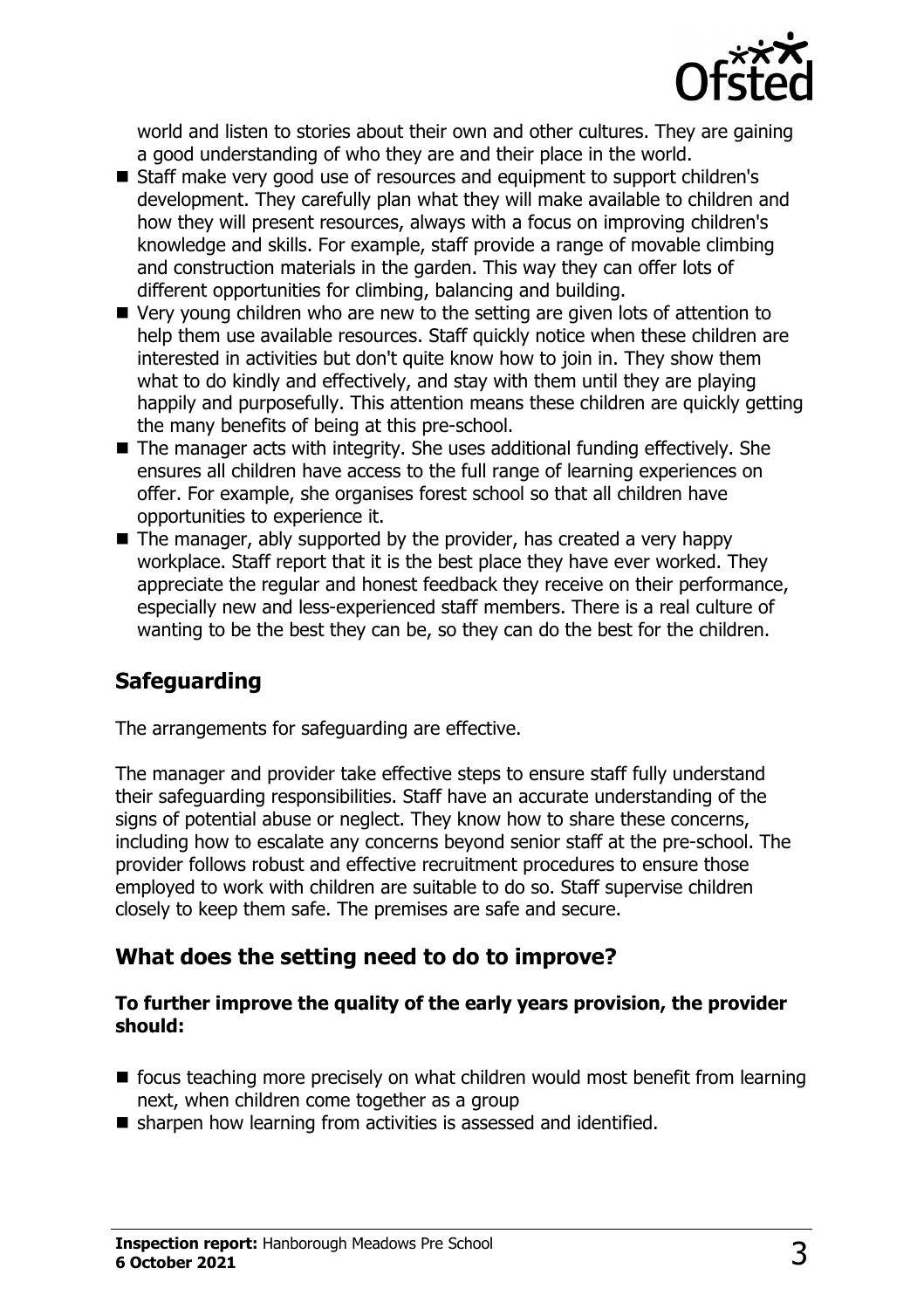

| <b>Setting details</b>                         |                                     |
|------------------------------------------------|-------------------------------------|
| Unique reference number                        | 2518738                             |
| Local authority                                | Oxfordshire                         |
| <b>Inspection number</b>                       | 10207975                            |
| <b>Type of provision</b>                       | Childcare on non-domestic premises  |
| <b>Registers</b>                               | Early Years Register                |
| Day care type                                  | Sessional day care                  |
| Age range of children at time of<br>inspection | $2$ to 4                            |
| <b>Total number of places</b>                  | 24                                  |
| Number of children on roll                     | 27                                  |
| Name of registered person                      | Long Hanborough Playgroup Committee |
| Registered person unique<br>reference number   | RP518071                            |
| <b>Telephone number</b>                        | 07818 553127                        |
| Date of previous inspection                    | Not applicable                      |

## **Information about this early years setting**

Hanborough Meadows Pre School registered in 2019 and is located in Long Hanborough, Oxfordshire. The pre-school is open Monday to Friday during term time only, from 8.30am to 3.15pm. The provider employs six members of staff, all of whom hold relevant qualifications between level 3 and level 6. The provider is in receipt of funding to provide free early education to children aged two, three and four years.

# **Information about this inspection**

#### **Inspector**

Sarah Holley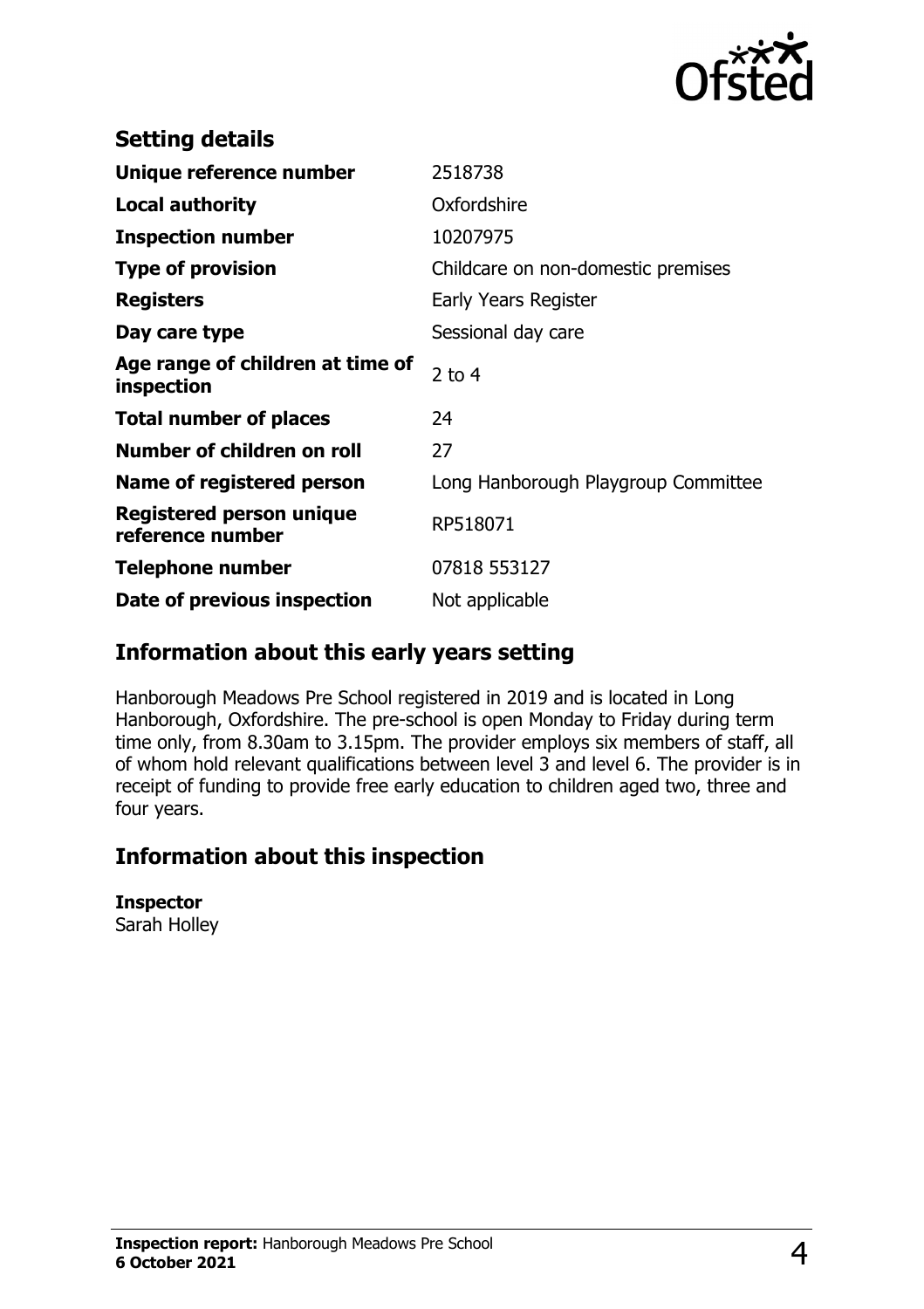

#### **Inspection activities**

- $\blacksquare$  This was the first routine inspection the provider received since the COVID-19 (coronavirus) pandemic began. The inspector discussed the impact of pandemic with the provider and has taken that into account in the evaluation of the provider.
- $\blacksquare$  The manager and the inspector completed a learning walk.
- $\blacksquare$  The inspector and the manager carried out a joint observation.
- $\blacksquare$  Parents and children shared their views with the inspector.
- $\blacksquare$  The inspector held meetings with the manager and the provider and spoke with other members of staff during the inspection.

We carried out this inspection under sections 49 and 50 of the Childcare Act 2006 on the quality and standards of provision that is registered on the Early Years Register. The registered person must ensure that this provision complies with the statutory framework for children's learning, development and care, known as the early years foundation stage.

If you are not happy with the inspection or the report, you can [complain to Ofsted](http://www.gov.uk/complain-ofsted-report).